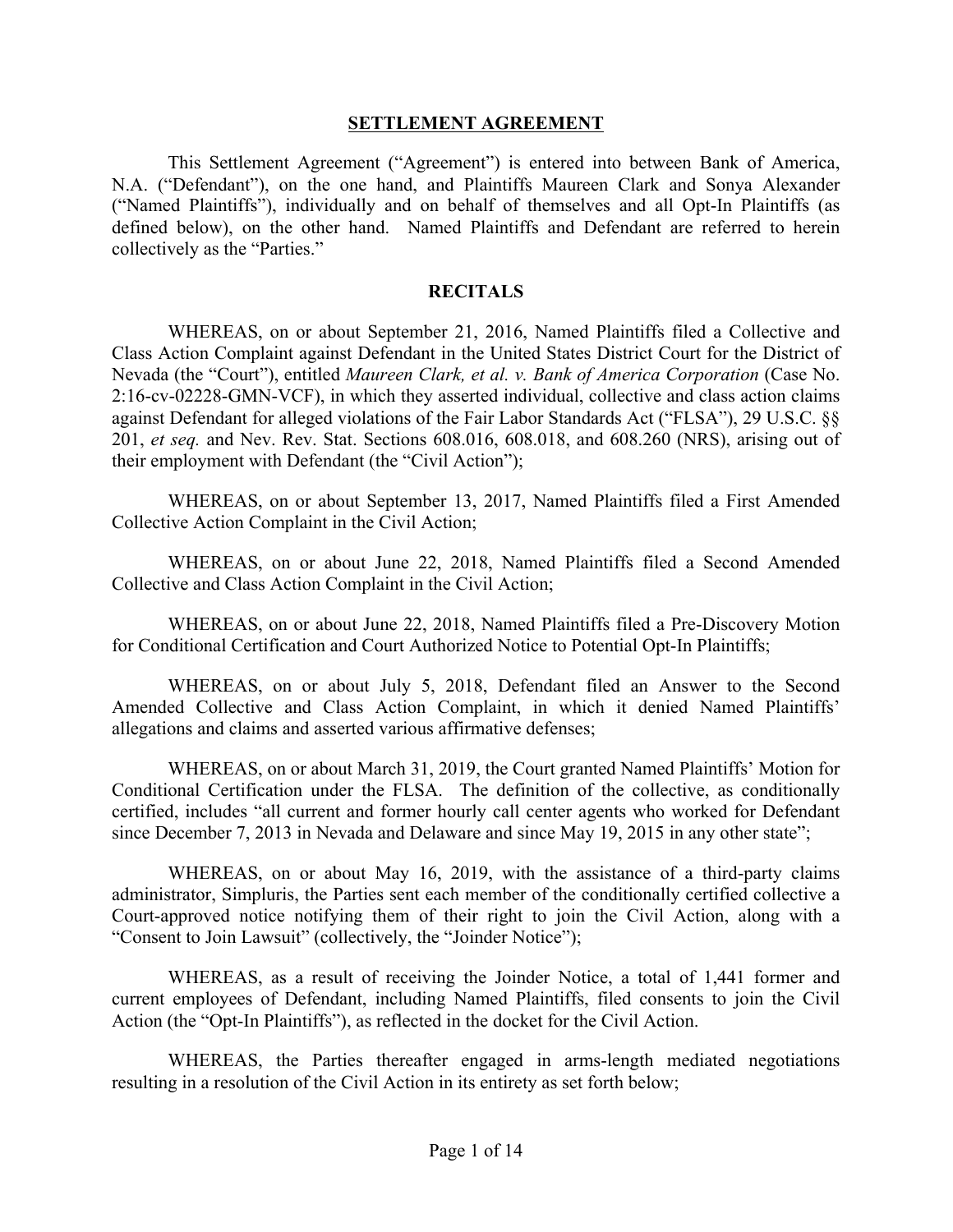WHEREAS, the purpose of this Agreement is to document the settlement terms for the final and complete disposition of the Civil Action as between and among the Parties and Opt-In Plaintiffs and, among other things, to settle fully and finally all Released Claims (as defined below) that the Named Plaintiffs and all other Opt-in Plaintiffs have or may have against the Released Parties (as defined below), including all those asserted in the various pleadings filed by Named Plaintiffs in the Civil Action, as described above (the "Settlement");

WHEREAS, counsel of record for the Parties in the Civil Action have analyzed and evaluated the merits of Named Plaintiffs' claims and Defendant's defenses to those claims, and based upon their analysis and evaluation, and recognizing the substantial risks of continued litigation, the Parties are satisfied that the terms and conditions of this Agreement are fair, adequate and reasonable and are in the best interests of all Parties and all Opt-In Plaintiffs.

NOW, THEREFORE, the Parties, intending to be legally bound, and in consideration of the mutual covenants and promises set forth in this Agreement, agree as follows:

#### **TERMS OF AGREEMENT**

#### **1. DEFINITIONS NOT SET FORTH ELSEWHERE IN THIS AGREEMENT**

The terms set forth below shall be defined as follows:

**1.1. Gross Fund.** "Gross Fund" means One Million Seven Hundred Fifty-Five Thousand Dollars and No Cents (\$1,755,000.00), which is the total amount Defendant agrees to pay in order to settle and dismiss the Civil Action in its entirety, except for Defendant's share of employer taxes on the wage portion of Individual Settlement Payments (as defined below) made to Opt-In Plaintiffs.

#### **1.2. Released Claims**.

a. For the "Release Period" (as defined below), and for the Opt-In Plaintiffs only, "Released Claims" means and refers to all claims, demands, rights, liabilities, and causes of action that were asserted or could have been asserted in the Civil Action and based on the facts alleged in the Civil Action. The Released Claims include, but are not limited to, all claims related to or arising out of the hours allegedly worked by Named Plaintiffs and the Opt-in Plaintiffs while employed by Defendant and all claims relating to the alleged failure to timely and properly pay all wages owed of any type, the alleged failure to timely and properly pay all overtime wages owed of any type, the alleged failure to timely and properly pay for all time worked, failure to provide or permit legally compliant meal and rest breaks, failure to provide legally compliant wage statements, failure to timely and properly pay all terminal wages owed, breach of contract, unjust enrichment, statutory damages, interest, liquidated damages, civil or other penalties (including without limitation that can be sought as a private attorney general) and attorneys' fees and costs. The Released Claims include without limitation all claims arising under federal, state and local laws, ordinances and regulations governing wages, and hours worked and wage payments, including the Fair Labor Standards Act ("FLSA"), 29 U.S.C. §§ 201, *et seq.*, Nev. Rev. Stat. Sections 608.016, 608.018, and 608.260 (NRS), and any other state or local law, ordinance or regulation governing wages and hours worked and wage payments, and their implementing regulations.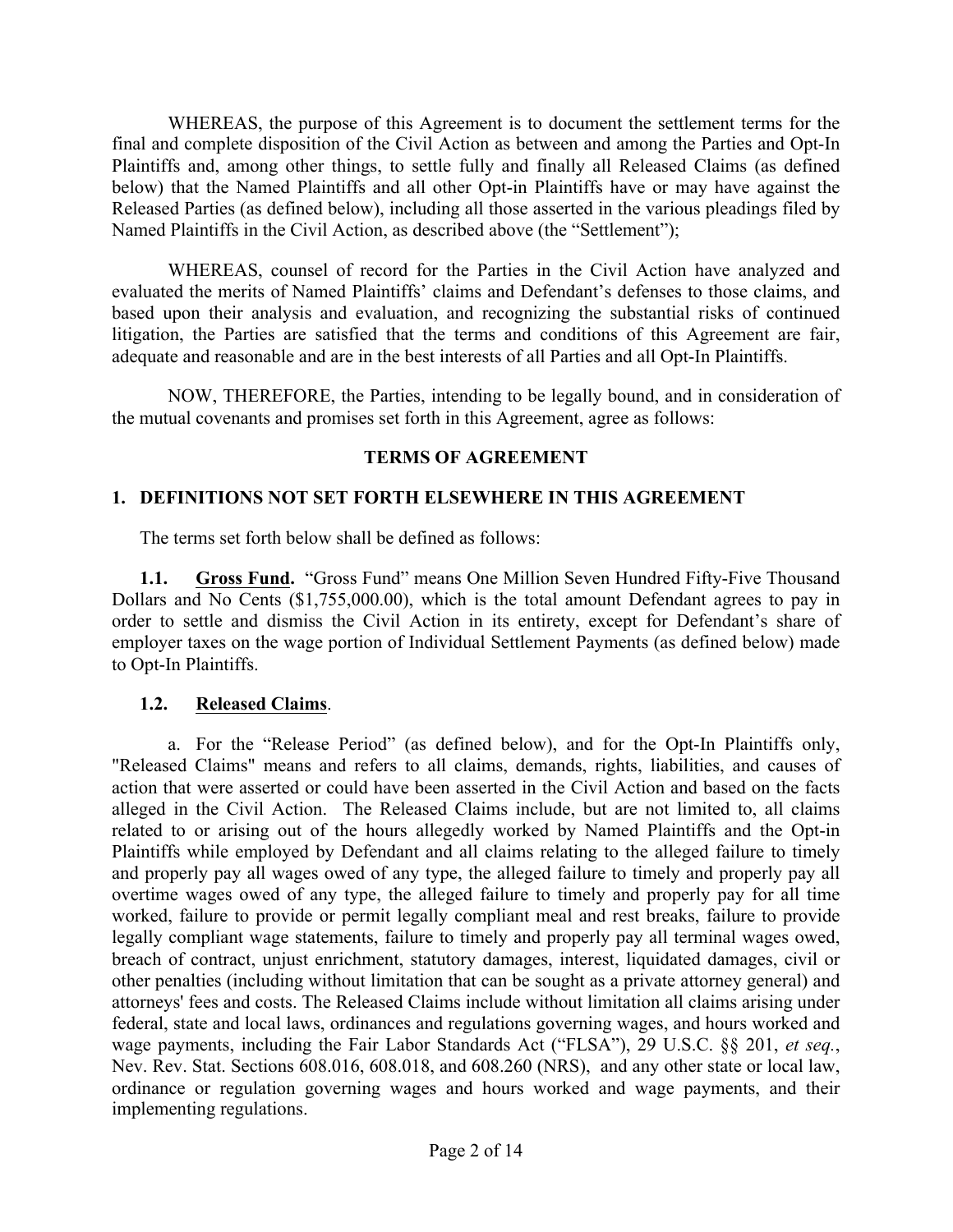b. In addition to the Released Claims specified above in Subparagraph a, above, with respect to the Named Plaintiffs only, "Released Claims" also include for the Release Period all other complaints, claims, lawsuits, claims for relief, demands, suits, arbitrations, actions or causes of action of any type, whether in law, contract or equity, which the Named Plaintiffs have asserted or could have asserted at common law or under any statute, rule, regulation, order or law, whether federal, state, or local, or on any grounds whatsoever, including without limitation claims under the Fair Labor Standards Act ("FLSA"), the Age Discrimination in Employment Act (the "ADEA"), Title VII of the Civil Rights Act of 1964, the federal Equal Pay Act, the Rehabilitation Act of 1973, the Americans with Disabilities Act, the Family and Medical Leave Act of 1993 (the "FMLA"), the Employee Retirement Income Security Act of 1974, the Racketeer Influenced and Corrupt Organizations Act, the Financial Reform Recovery and Enforcement Act of 1989, Section 1981 of Title 42 of the United States Code, the federal Worker Adjustment and Retraining Notification (WARN) Act, and any other federal, state, or local laws, ordinances and regulations concerning workplace rights or obligations or payment of wages, claims for violation of privacy rights, claims for violation of civil rights, claims for denial of equal rights, discrimination, wrongful termination, retaliation, breach of contract, equitable remedies, interference with actual and/or prospective contractual or economic advantage or relations, all tort claims, and all claims that were or could have been alleged by Named Plaintiffs in the Civil Action and which arose or accrued prior to and through the end of the Release Period.

**1.3. Released Parties**. "Released Parties" means and refers to Defendant and all of its current and former owners, directors, officers, shareholders, affiliates, agents, employee benefit plans, plan administrators, representatives, servants, employees, attorneys, subsidiaries, parents, divisions, branches, units, successors, predecessors, and assigns, including but not limited to Bank of America Corporation and Bank of America, N.A.

**1.4. Release Period.** "Release Period" means and refers to the period from September 21, 2013 through the date the Court approves this Agreement.

# **2. SETTLEMENT PAYMENTS**

**2.1. Distribution Of Gross Fund.** Subject to the terms of this Agreement, the Gross Fund shall be inclusive of all: (1) all Individual Settlement Payments to the Named Plaintiffs and all other Opt-In Plaintiffs, as approved by the Court; (2) the Service Payments (as defined below) for the Named Plaintiffs as approved by the Court; (3) all attorneys' fees, costs, and litigation expenses incurred by counsel for the Named Plaintiffs and Opt-In Plaintiffs in the Civil Action, as approved by the Court, including those in connection with securing Court approval of this Agreement, any appeals and in connection with any proceeding to enforce the terms of this Agreement; (4) all costs, expenses and fees incurred by the Settlement Administrator (as defined below) in connection with administering this settlement and as set forth below, as approved by the Court; and (5) Named Plaintiffs' and all Opt-In Plaintiffs' share of applicable federal, state and local employee payroll taxes required to be withheld on the wage portions of the Individual Settlement Payments.

**2.2. Funding Of Settlement**. Within ten (10) court days after the Approval Order (as defined below) has become a final and no longer appealable Order, Defendant shall submit the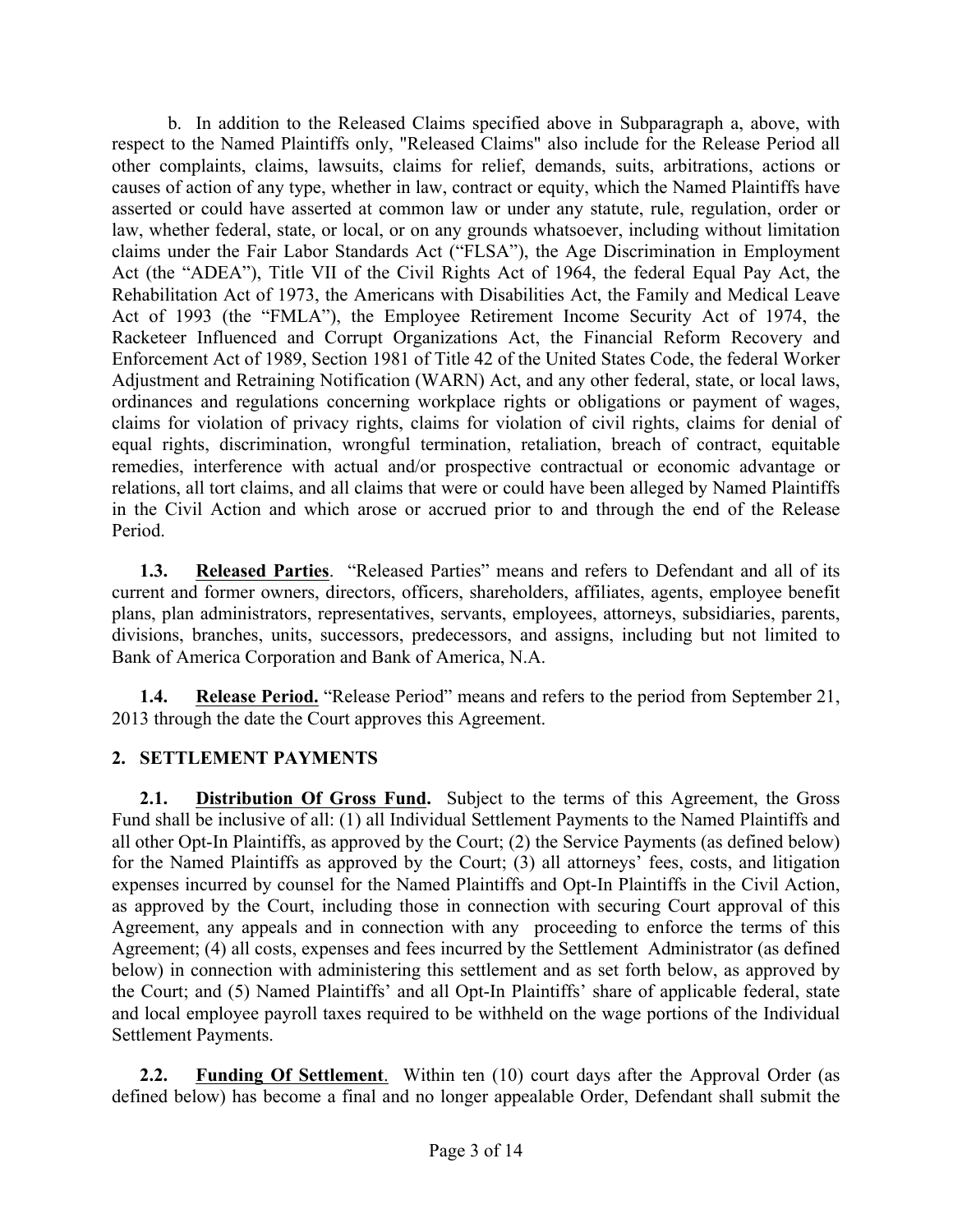Gross Fund by wire transfer to a Qualified Settlement Fund as established by the Settlement Administrator for purposes of effectuating the terms of this Settlement. Within seven (7) calendar days after receipt of the Gross Fund, the Settlement Administrator shall pay counsel for the Named Plaintiffs by wire transfer the amount of attorneys' fees, costs, and litigation expenses that have been approved and ordered by the Court, and shall transmit by First Class U.S. Mail the Service Payments to the Named Plaintiffs, as approved and ordered by the Court. Individual Settlement Payments shall be made in accordance with Paragraph 2.6(b), below. Although the Settlement Administrator shall not be required to set up an interest bearing account in which to place the Gross Fund while this Settlement is being administered, to the extent any interest accrues on the Gross Fund while this Settlement is being administered, it shall be paid to Defendant. If there is any appeal taken from the Approval Order, Defendant shall not be obligated to provide the Gross Fund unless and until the appeal is withdrawn or an appellate decision affirming the Approval Order is issued and the Approval Order becomes final and no longer subject to further appellate review. If the Approval Order is reversed on appeal, Defendant shall not be required to provide the Gross Fund and this Settlement shall be null and void *ab initio.*

#### **2.3. Settlement Administration**

a. Selection of Settlement Administrator. The Settlement Administrator for the Settlement shall be Simpluris.

b. Settlement Administrator Responsibilities. The Settlement Administrator shall be responsible for: (a) establishing a "Qualified Settlement Fund" ("QSF"), as described below, and for calculating the Individual Settlement Payments and the associated employee and employer payroll tax withholding amounts; (b) communicating with counsel for the Parties and with Opt-In Plaintiffs regarding all aspects of settlement administration; (c) mailing the Individual Settlement Payments to the Named Plaintiffs and Opt-In Plaintiffs; (d) wiring Named Plaintiffs' counsel's attorneys' fees, expenses, and costs and mailing the Service Payments to the Named Plaintiffs; (e) remitting all payroll tax withholdings to the appropriate state and federal taxing authorities in accordance with applicable law and this Agreement; (f) issuing W-2 and 1099 Forms for all amounts paid to the Named Plaintiffs, Opt-In Plaintiffs and counsel for the Named Plaintiffs, performing all required tax reporting and preparing and filing all required tax returns in connection with this Settlement; (g) ascertaining current mailing addresses for Opt-In Plaintiffs to the extent needed, including if Individual Settlement Payments are returned as undeliverable; (h) referring to counsel for the Parties all inquiries made in connection with settlement administration that the Settlement Administrator cannot resolve and/or which involve matters not within the scope of the Settlement Administrator's duties specified herein; (i) responding to inquiries by counsel for the Parties; (j) promptly apprising counsel for the Parties of the activities of the Settlement Administrator; (k) maintaining adequate records of its settlement administration, including the date of submission of all payments made pursuant to this Agreement, returned mail and other communications and attempted written or electronic communications with the Named Plaintiffs and Opt-In Plaintiffs; (m) confirming in writing to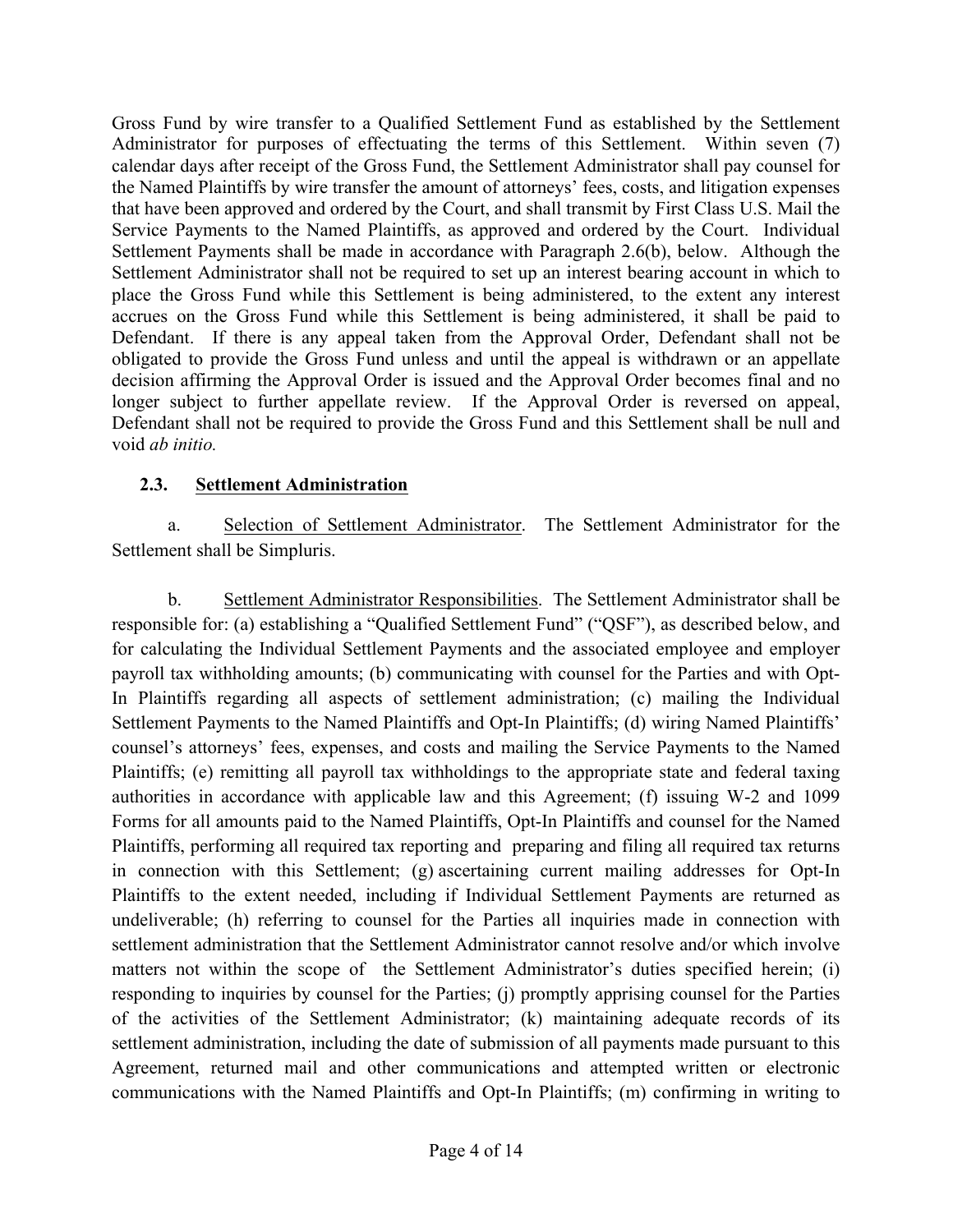counsel for the Parties its completion of the administration of the Settlement and maintaining access to copies of all endorsed Individual Settlement Payment checks; (n) timely responding to communications from the Parties or their counsel; and (o) performing such other tasks as called for by this Agreement or needed to administer this Settlement, as ordered by the Court, or on which the Parties mutually agree.

c. Settlement Administration Fees, Costs and Expenses. All fees, expenses, and costs incurred by the Settlement Administrator in connection with administering the Settlement set forth in this Agreement shall not exceed \$15,000.00, and shall be paid from the Gross Fund.

# **2.4. Creation And Implementation Of A Qualified Settlement Fund**

a. Establishing a Qualified Settlement Fund. The Settlement Administrator shall establish and deposit the Gross Fund in a QSF, as described in Section 468B of the Internal Revenue Code of 1986, as amended, and Treas. Reg. Section 1.468B-1, *et seq*. The QSF shall be administered by the Settlement Administrator, subject to the authority of the Court.

b. Administering the QSF. The Settlement Administrator shall act as a fiduciary with respect to the handling, management, and distribution of the Gross Fund from the QSF, including the handling of all tax-related issues, remittances, filings and payments. The Settlement Administrator shall take all action necessary to qualify the Gross Fund as a QSF and to maintain that qualification. The Parties shall cooperate to ensure such treatment and shall not take a position in any filing or before any tax authority inconsistent with such treatment. The Parties agree to any relation-back election required to treat the Gross Fund as a QSF from the earliest possible date.

c. Tax Reporting. The Settlement Administrator shall allocate each Individual Settlement Payment twenty-five percent (25%) each to: (1) wages (to be reported on an Internal Revenue Service ("IRS") Form W-2); and (2) statutory liquidated damages; (3) civil or other penalties; and (4) interest (to be reported on an IRS Form 1099). The Settlement Administrator shall be responsible for withholding and timely remitting and reporting all employer and employee payroll taxes to the appropriate taxing authorities.

d. QSF Taxes. All taxes (including any estimated taxes), interest, or penalties arising out of any income earned by the QSF, including any taxes or tax detriments that may be imposed on Defendant with respect to income earned for any period during which the QSF does not qualify as a "Qualified Settlement Fund" for federal and/or state income tax purposes (hereinafter "Settlement Fund Taxes"), and expenses and costs incurred in connection with the operation and implementation of this Paragraph (including, without limitation, expenses of tax attorneys and/or accountants and mailing and distribution costs and expenses relating to filing (or failing to file) any returns described herein or otherwise required to be filed pursuant to applicable authorities) (hereinafter "Settlement Fund Tax Expenses") shall be paid out of the QSF. Further, Settlement Fund Taxes and Settlement Fund Tax Expenses shall be treated as a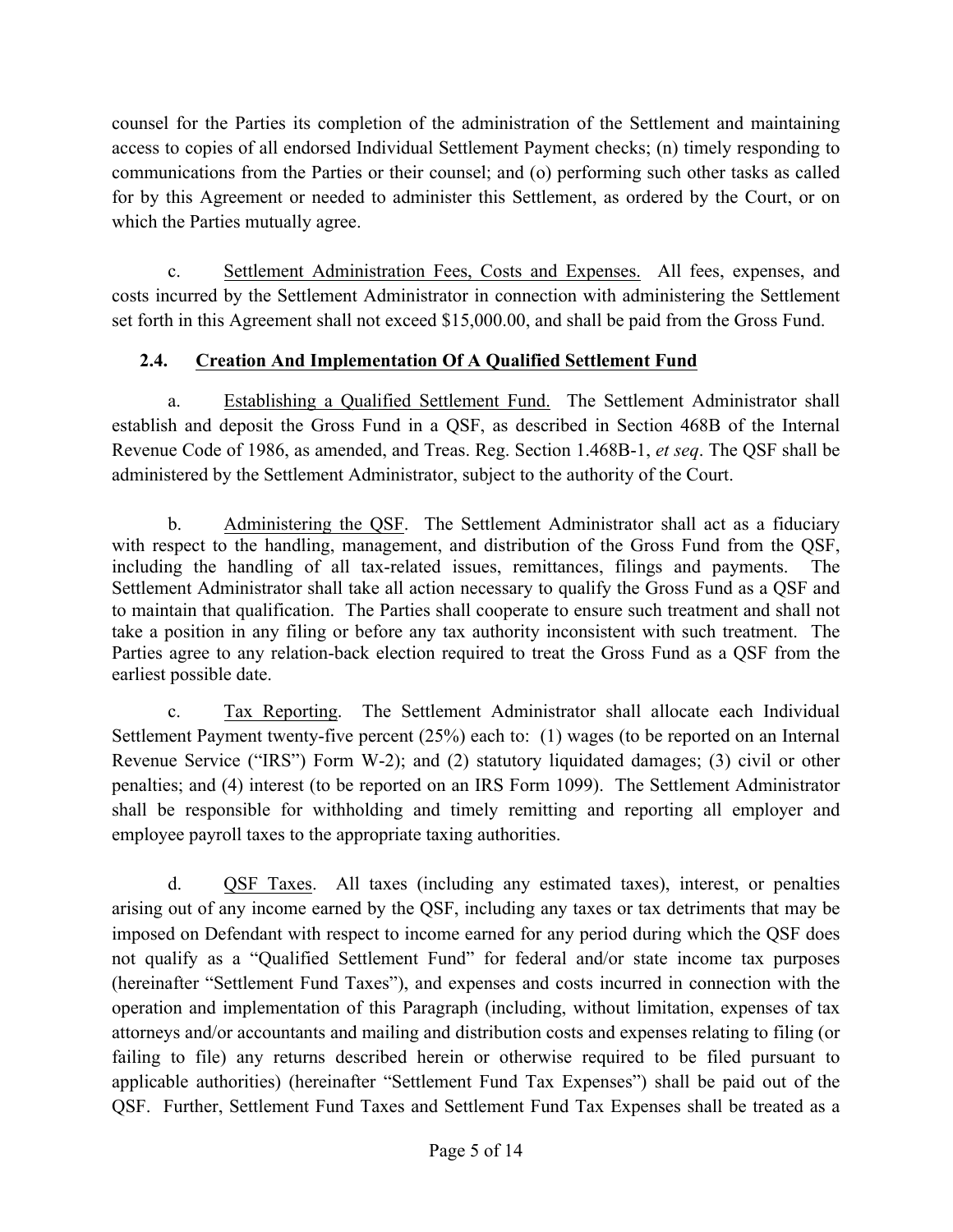cost of the administration. The Parties agree to cooperate with the Settlement Administrator, each other, and their tax attorneys and accountants to the extent reasonably necessary to carry out the provisions of this Agreement.

e. Other Payments. The Settlement Administrator shall satisfy from the QSF all required federal, state, and local taxes, penalties, fees and other obligations not otherwise addressed in this Agreement.

f. Communication with Settlement Administrator. Counsel for the Parties are authorized and permitted to communicate directly with the Settlement Administrator in connection with the administration of this Settlement.

# **2.5. Allocation Of Gross Fund**

a. Net Fund. The amounts approved by the Court for Service Payments to the Named Plaintiffs, attorneys' fees, litigation expenses, and costs to counsel for the Named Plaintiffs and the fees, costs and expenses incurred by the Settlement Administrator in connection with administering this Settlement shall be deducted from the Gross Fund. The resulting amount shall be the "Net Fund." All payments from the Net Fund to the Named Plaintiffs and the Opt-In Plaintiffs, as referenced in this Agreement, shall be deemed the "Individual Settlement Payments."

b. Data on Opt-In Plaintiffs. Within ten (10) court days after the Approval Order becomes a final non-appealable Order, Defendant shall provide the Settlement Administrator in electronic format the names, last known addresses, last known telephone numbers, last known personal e-mail addresses, Social Security Numbers, and states of employment of all Opt-In Plaintiffs, as well as the total number of weeks each worked during the Release Period (the "Compensable Workweeks")(collectively, the "Opt-In Data"). Prior to the mailing of the Individual Settlement Payments, the Settlement Administrator shall attempt to confirm the accuracy of the current mailing addresses provided by Defendant for each Opt-In Plaintiff through the United States Postal Service's National Change of Address database and shall mail Individual Settlement Payments to any updated address obtained therefrom.

c. Allocation of Net Fund. The Named Plaintiffs and the Opt-In Plaintiffs shall be allocated a portion of the Net Fund pursuant to the following formula:

- 1) The Settlement Administrator shall divide the Net Fund by the number of Compensable Workweeks to arrive at a "Workweek Value" for each Compensable Workweek.
- 2) The Settlement Administrator shall then multiply the Compensable Workweeks attributed to each Named Plaintiff and each Opt-In Plaintiff by the Workweek Value to arrive at the gross amount of each Individual Settlement Payment.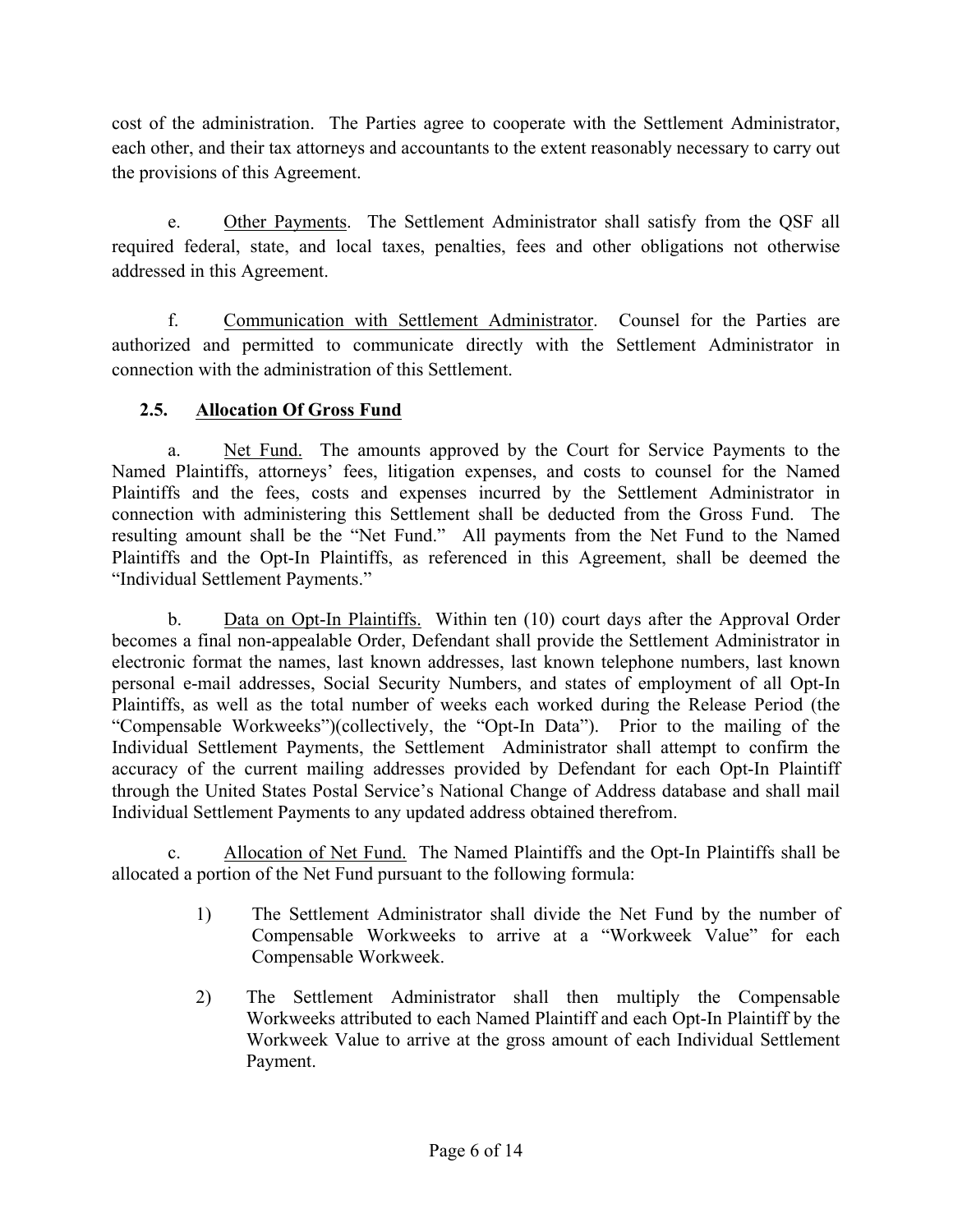3) The amount of all checks representing Individual Settlement Payments which are not timely negotiated/cashed shall revert to Defendant, and the Settlement Administrator shall seek reimbursement from the appropriate taxing authorities of all employer payroll taxes paid on such Individual Settlement Payments.

d. Service Payments. Counsel for the Named Plaintiffs shall seek Court approval for the payment of Five Thousand Dollars and No Cents (\$5,000.00) to each the Named Plaintiffs ("Service Payment") for the Named Plaintiffs' involvement in investigating, commencing and litigating the claims alleged in the Civil Action for the benefit of all Opt-In Plaintiffs and for Named Plaintiffs' Released Claims. Defendant shall not oppose this request provided it is consistent with the terms of this Agreement. The Parties expressly agree that the Court's approval or denial of any request for Service Payments shall not be considered a material condition to the approval of this Agreement, and it shall be considered by the Court separately from the fairness, reasonableness, adequacy, and good faith of the Settlement. Any order or proceeding relating to the request by counsel for the Named Plaintiffs for Service Payments shall not operate to terminate or cancel this Agreement. Any amount requested as a Service Payment that is not awarded by the Court shall be included in the Net Fund and shall be used to calculate Individual Settlement Payments to all Opt-In Plaintiffs. The Service Payments, as awarded by the Court, shall not be subject to payroll tax withholdings and the Settlement Administrator shall issue an IRS Form 1099 to the Named Plaintiffs for their Service Payments.

e. Named Plaintiffs' Attorneys' Fees, Litigation Expenses and Costs. Counsel for the Named Plaintiffs shall seek Court approval for an award of attorneys' fees of up to one-third of the Gross Fund which amount equals Five Hundred Eighty-Five Thousand Dollars and No Cents (\$585,000.00), and for reimbursement of their reasonable costs and litigation expenses not to exceed Seventy Thousand Dollars and No Cents (\$70,000.00). Defendant shall not oppose such requests provided they are consistent with the terms of this Agreement. The Settlement shall not be conditioned upon the Court's approval of the amount of attorneys' fees, litigation expenses, and costs sought by counsel for the Named Plaintiffs. Payment of such attorneys' fees, litigation expenses, and costs to counsel for the Named Plaintiffs shall be made in accordance with this Agreement and shall constitute full satisfaction of any and all obligations by Defendant to pay any person, attorney or law firm for the attorneys' fees, litigation expenses and costs incurred in connection with the Civil Action and this Settlement. The Settlement Administrator shall report the payment of the attorneys' fees, litigation expenses and costs to counsel for the Named Plaintiffs, as awarded by the Court, on IRS Forms 1099. Such payment shall not be subject to any tax withholding. The Parties expressly agree that the Court's approval or denial of any request for attorneys' fees, litigation expenses and costs shall not be considered a material condition to this Agreement, and the request shall be considered by the Court separately from the fairness, reasonableness, adequacy, and good faith of the Settlement. Any order or proceeding relating to the request by counsel for the Named Plaintiffs for an award of attorneys' fees, litigation expenses and costs shall not operate to terminate or cancel this Agreement. Any amounts requested by counsel for the Named Plaintiffs for attorneys' fees, litigation expenses and/or costs that are not awarded by the Court shall be included in the Net Fund and shall be used to calculate Individual Settlement Payments to all Opt-In Plaintiffs.

# **2.6. Transmittal Of Individual Settlement Payments**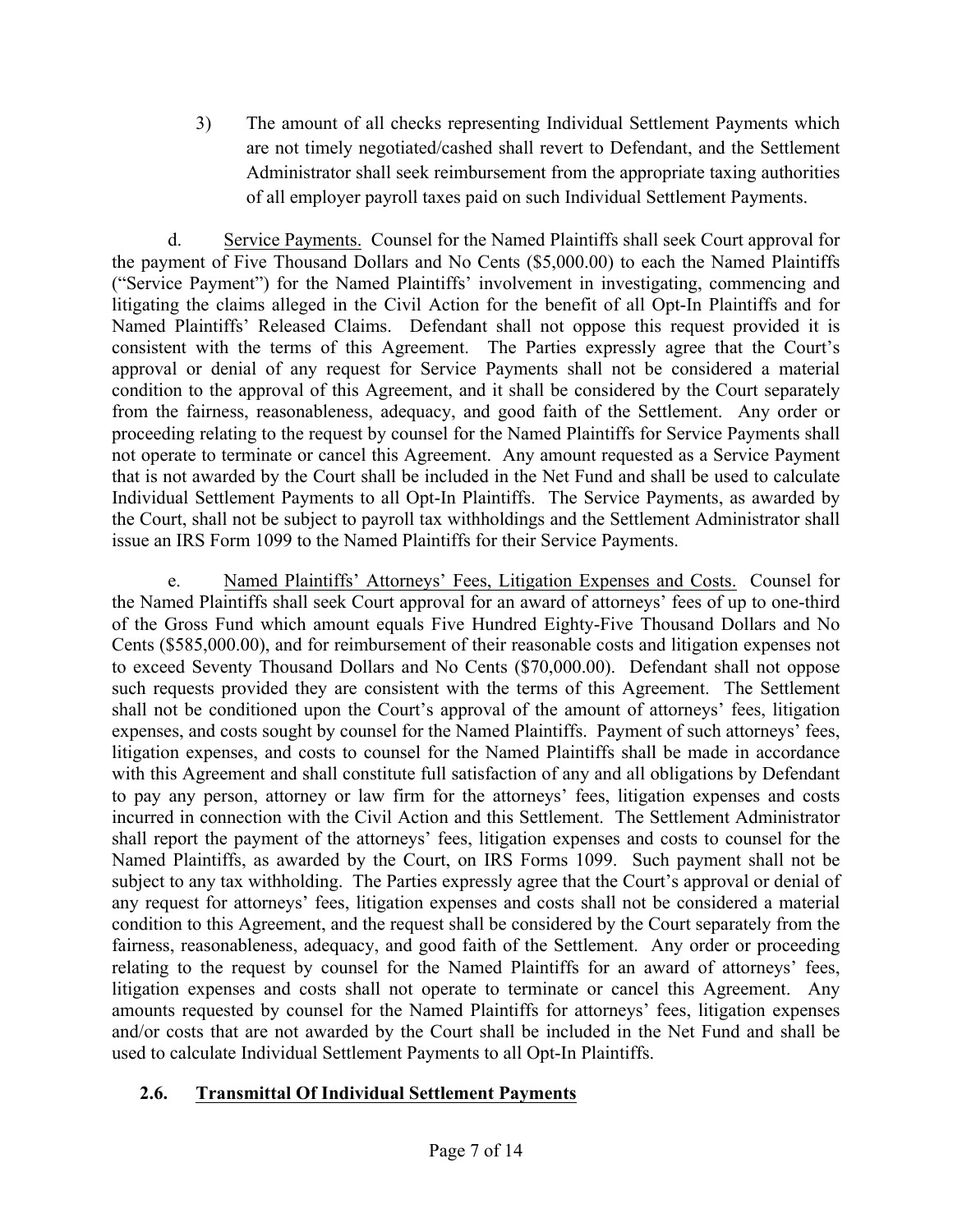a. Notification to Counsel for the Parties. Within ten (10) court days after receiving the Opt-In Data from Defendant pursuant to Paragraph 2.5b, the Settlement Administrator shall provide counsel for Named Plaintiffs and Defendant with the names of all Opt-In Plaintiffs along with gross and net amounts of their Individual Settlement Payments under the terms of this Agreement.

b. Timing of Individual Settlement Payments. Within seven (7) calendar days after counsel for the Parties receive the information described in Paragraph 2.6(a), above, the Settlement Administrator shall transmit all Individual Settlement Payments by First Class U.S. Mail to the last known address for each Opt-In Plaintiff, including the Named Plaintiffs. The Settlement Administrator also shall include with each Individual Settlement Payment a written notice (the "Payment Notice") to each Opt-In Plaintiff, substantially in the form attached hereto as Exhibit A, which explains the reason why the Opt-In Plaintiff is receiving the Individual Settlement Payment, sets forth the number of workweeks attributed to each Opt-In Plaintiff based on the provisions of this Agreement, specifies that, regardless of whether they cash, deposit or otherwise negotiate the check represented by the Individual Settlement Payment, the Opt-In Plaintiff is bound by this Agreement, including the provisions pertaining to Released Claims, and refers Opt-In Plaintiffs to the Court files in the Civil Action, including this Agreement, for their review to the extent they choose to do so.

c. Payroll Taxes on Individual Settlement Payments. The portion of the Individual Settlement Payments attributed to wages shall be subject to all required employee-paid payroll tax withholdings (including federal income taxes, state income taxes, employee's share of FICA and FUTA taxes, and other state or local-specific statutory deductions) and other authorized or required deductions (garnishments, tax liens, child support, etc.). The portion of the Individual Settlement Payments attributed to statutory or liquidated damages, interest and civil or other penalties shall be treated as non-wage income to Named Plaintiffs and the Opt-In Plaintiffs. The employer's share of payroll taxes on any wage portion of the Individual Settlement Payments shall be calculated by the Settlement Administrator and separately paid by Defendant. After the Settlement Administrator notifies Defendant of the amount of the employer payroll taxes that are owed, Defendant shall separately transmit that amount to the Settlement Administrator.

d. Tax Advice. The Named Plaintiffs, on behalf of themselves and all Opt-In Plaintiffs, acknowledge and agree that Defendant and its counsel have not made, and the Named Plaintiffs have not relied upon, any representations or advice from Defendant or its counsel as to the taxability of the payments to be made pursuant to this Agreement or in deciding whether to execute this Agreement. Named Plaintiffs also acknowledge and agree they have had sufficient opportunity to obtain independent advice from a tax professional before executing this Agreement.

e. Negotiation/Cashing/Depositing of Individual Settlement Payments. The Named Plaintiffs and all Opt-In Plaintiffs shall have one hundred eighty (180) calendar days after the date of the Payment Notice in which to negotiate/cash/deposit their checks representing their Individual Settlement Payments. If any Opt-In Plaintiff does not negotiate/cash/deposit his or her Individual Settlement Payment check within such time, the checks representing the Individual Settlement Payment shall be voided and the funds associated with such checks shall revert to Defendant. Thirty (30) calendar days prior to the 180-day deadline, the Settlement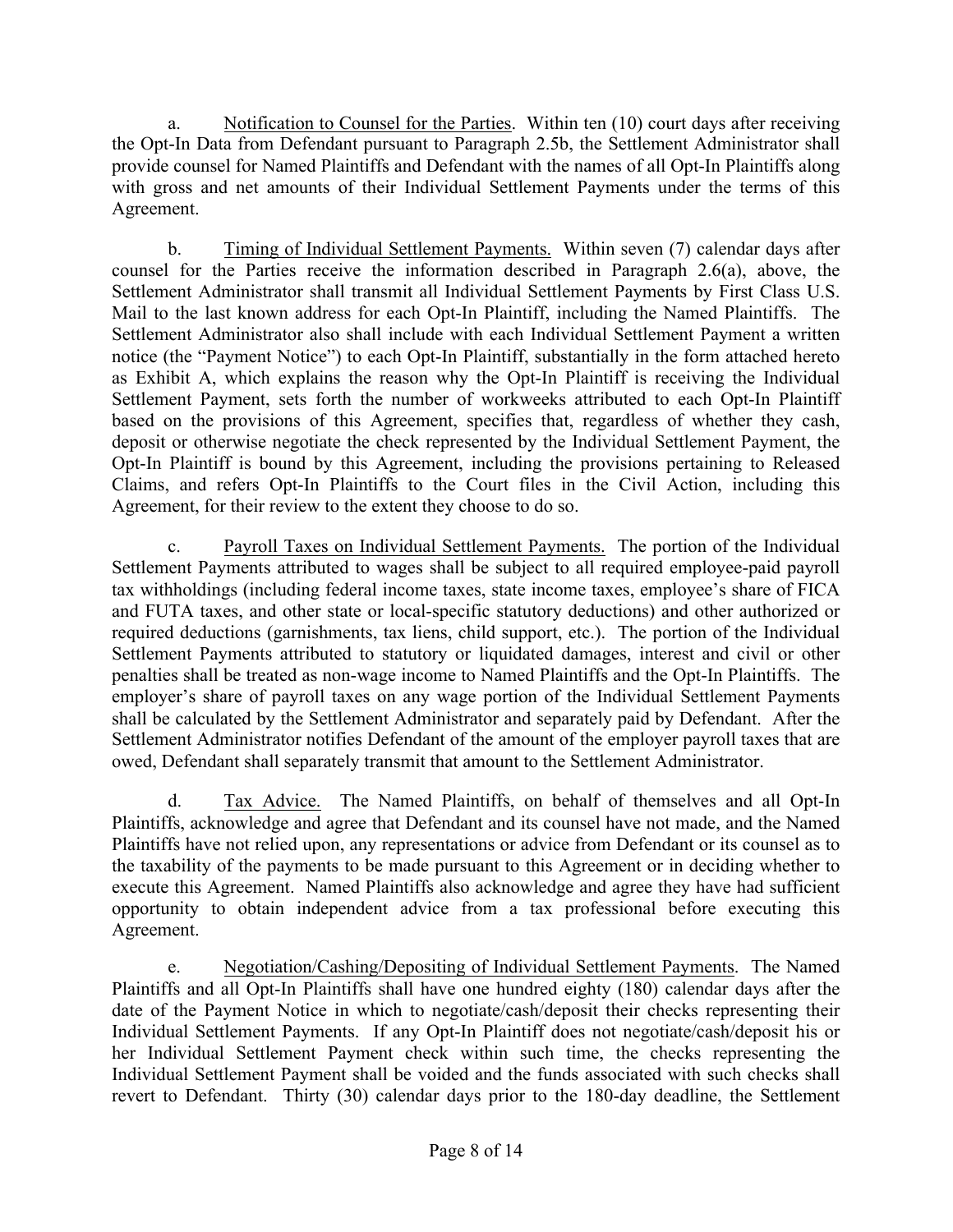Administrator shall advise counsel for the Parties of the names of any Opt-In Plaintiffs who have not yet negotiated/cashed/deposited their Individual Settlement Payment checks. However, regardless of whether an Opt-In Plaintiff cashes, deposits or otherwise negotiates the check represented by the Individual Settlement Payment by that deadline, the Opt-In Plaintiff is bound by this Agreement, including the provisions pertaining to Released Claims.

f. Return of Unclaimed Net Funds in QSF. Any funds remaining in the QSF after the provisions of this Agreement have been fully satisfied shall revert to Defendant.

### **2.7. Settlement Approval**

a. This Agreement shall not become effective, and Defendant shall have no obligation to provide the Gross Fund or make any other payments specified by this Agreement unless and until all of the following occurs: the Court enters an Approval Order approving without material modification the terms of this Agreement, including expressly binding the Parties and the Opt-In Plaintiffs to the terms hereof and finding that all applicable notice and timing requirements for approval and the releases herein to be fully valid and enforceable under applicable law have been satisfied, the Approval Order becomes final and is no longer appealable, and the Civil Action is dismissed with prejudice.

b. The Parties and their respective counsel shall take all steps that may be required by the Court relating to the approval and implementation of this Agreement and shall otherwise operate in good faith and use their respective best efforts to obtain Court approval of this Agreement. Within twenty-one (21) calendar days after this Agreement has been fully executed, and all notification requirements have been satisfied, the Parties shall move the Court jointly for an order approving the Settlement and this Agreement and dismissing the Civil Action with prejudice (the "Approval Order"), and comply with all applicable notice and timing requirements, if any, under the Class Action Fairness Act or other applicable laws. Counsel for Named Plaintiffs shall prepare the draft motion for the Approval Order ("Approval Motion") and the proposed Approval Order, and shall provide Defendant's counsel with drafts at least three (3) calendar days prior to the filing of the motion, so that Defendant may have a reasonable opportunity to review and provide comments and revisions prior to counsel for Named Plaintiffs filing them with the Court.

c. To the extent required by law, after entry of the Approval Order, the Court shall retain jurisdiction over the Parties for the purposes of managing and overseeing the Settlement and the distribution of all funds pursuant to the Agreement.

**2.8. No Effect On Benefit Plans**. The Named Plaintiffs and all Opt-in Plaintiffs understand and agree that the payments specified by the Agreement shall not be counted as earnings for purposes of any pension or 401(k) benefits plans, regular or supplemental.

# **3. RELEASES**

**3.1. Effect Of Claims Released By Named Plaintiffs And All Opt-In Plaintiffs.** In exchange for Defendant's agreement to and performance of its obligations set forth in this Agreement, and other valuable consideration set forth elsewhere in this Agreement, to which Named Plaintiffs and all Opt-In Plaintiffs acknowledge they are not otherwise entitled to receive,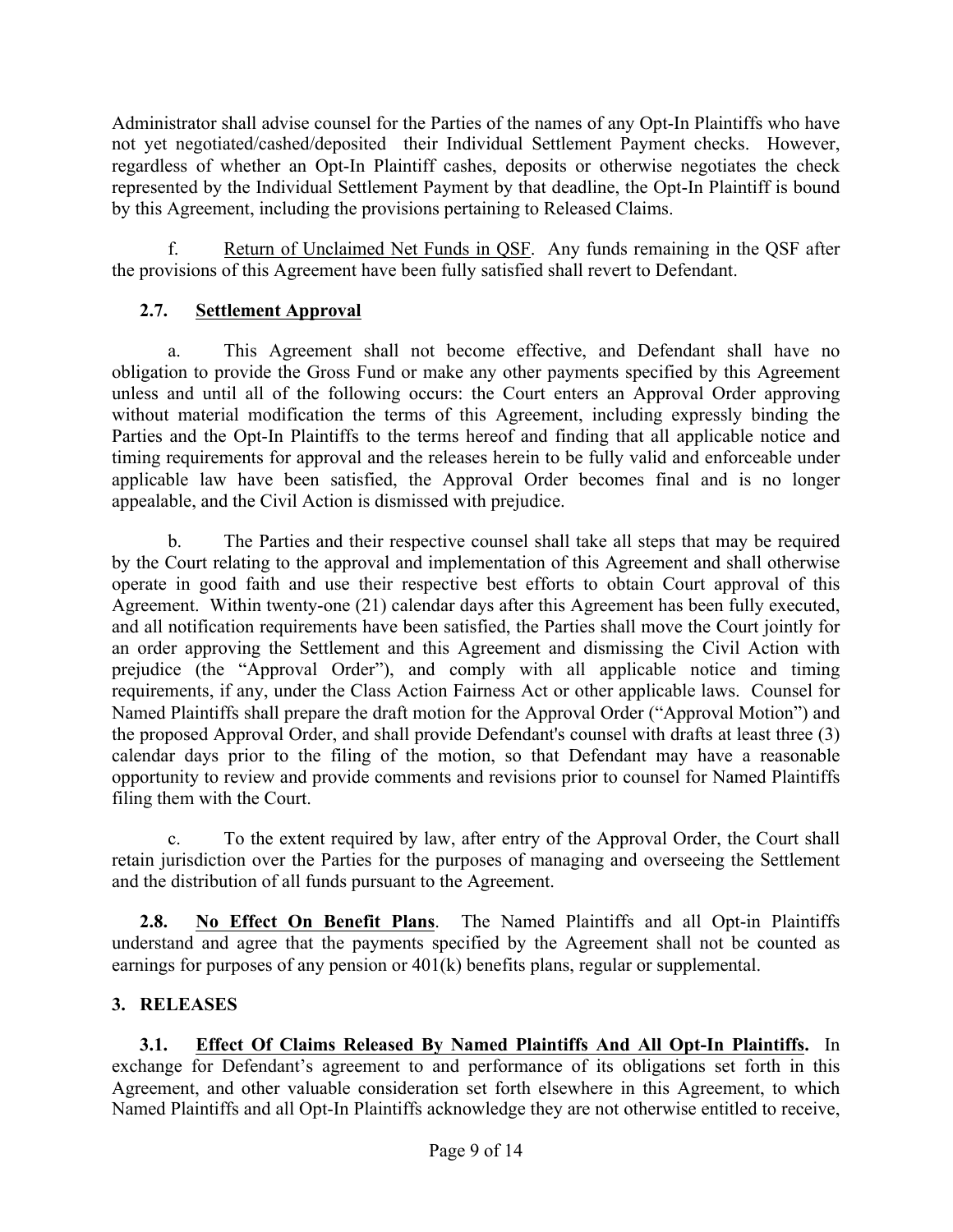Named Plaintiffs, on behalf of themselves and all Opt-in Plaintiffs, agree that, upon entry of the Approval Order, they hereby waive, release and forever discharge, and that they will not in any manner institute, prosecute or pursue at any time in the future, any Released Claims against any Released Parties, and the Approval Order will permanently enjoin them from doing so. It is further understood and agreed that, to the extent applicable, all right and benefits under the terms of California Civil Code Section 1542 "("Section 1542"), and any other similar state law, are hereby expressly waived by the Named Plaintiffs and Opt-In Plaintiffs to the fullest extent permitted. Section 1542 reads as follows: "A general release does not extend to claims that the creditor or releasing party does not know or suspect to exist in his or her favor at the time of executing the release and that, if known by him or her, would have materially affected his or her settlement with the debtor or released party."

**3.2. No Other Obligations**. The Named Plaintiffs, on behalf of themselves and all Opt-In Plaintiffs, agree that: (1) this Agreement shall release Defendant and the other Released Parties from the Released Claims to the fullest extent permitted by law; (2) this Agreement is being entered into with the understanding that there are no unresolved claims of any nature that the Named Plaintiffs have against Defendant regarding the Released Claims; (3) except as specified in Paragraph 2, above, all compensation, benefits, and other obligations due the Named Plaintiffs and all other Opt-In Plaintiffs by Defendant with respect to the Released Claims, whether by contract, law or otherwise, have been paid or otherwise satisfied in full, including, but not limited to, payments under any severance plans or programs; and (4) the representations, understandings, and agreements set forth in this Paragraph 3 have been relied upon by Defendant and constitute material consideration for Defendant's execution of this Agreement.

**3.3. Non-Admission of Liability.** By entering into this Agreement, neither Defendant nor any other Released Party admits in any way to any violation of law or to any liability whatsoever to Named Plaintiffs or any Opt-in Plaintiffs. All such alleged liability is expressly denied by Defendant and the Released Parties. Rather, Defendant enters into this Agreement to avoid further litigation and to resolve the Civil Action and the Released Claims. The Parties understand and agree that neither this Agreement, nor the negotiations that preceded it, shall be used as evidence with respect to the claims asserted in any other proceeding or dispute whatsoever.

**3.4. Acknowledgement.** The Parties agree that each provision in this Paragraph 3, without limitation, is a material provision of this Agreement.

#### **4. CONFIDENTIALITY**

**4.1.** The Named Plaintiffs and their counsel represent and agree that, prior to the filing of a motion for approval of this Agreement, they have not issued and will not issue any press releases or press statements, post any internet disclosures, have any communications with the press or media about this Agreement, or otherwise publicize the terms of this Agreement in any medium, including, but not limited to, Internet blogs or chat rooms, Facebook, or a law firm website. If any of them receives an inquiry about this Settlement from the media, they may respond only after the motion for approval of the Settlement has been filed with the Court and only by confirming that the Civil Action has been resolved.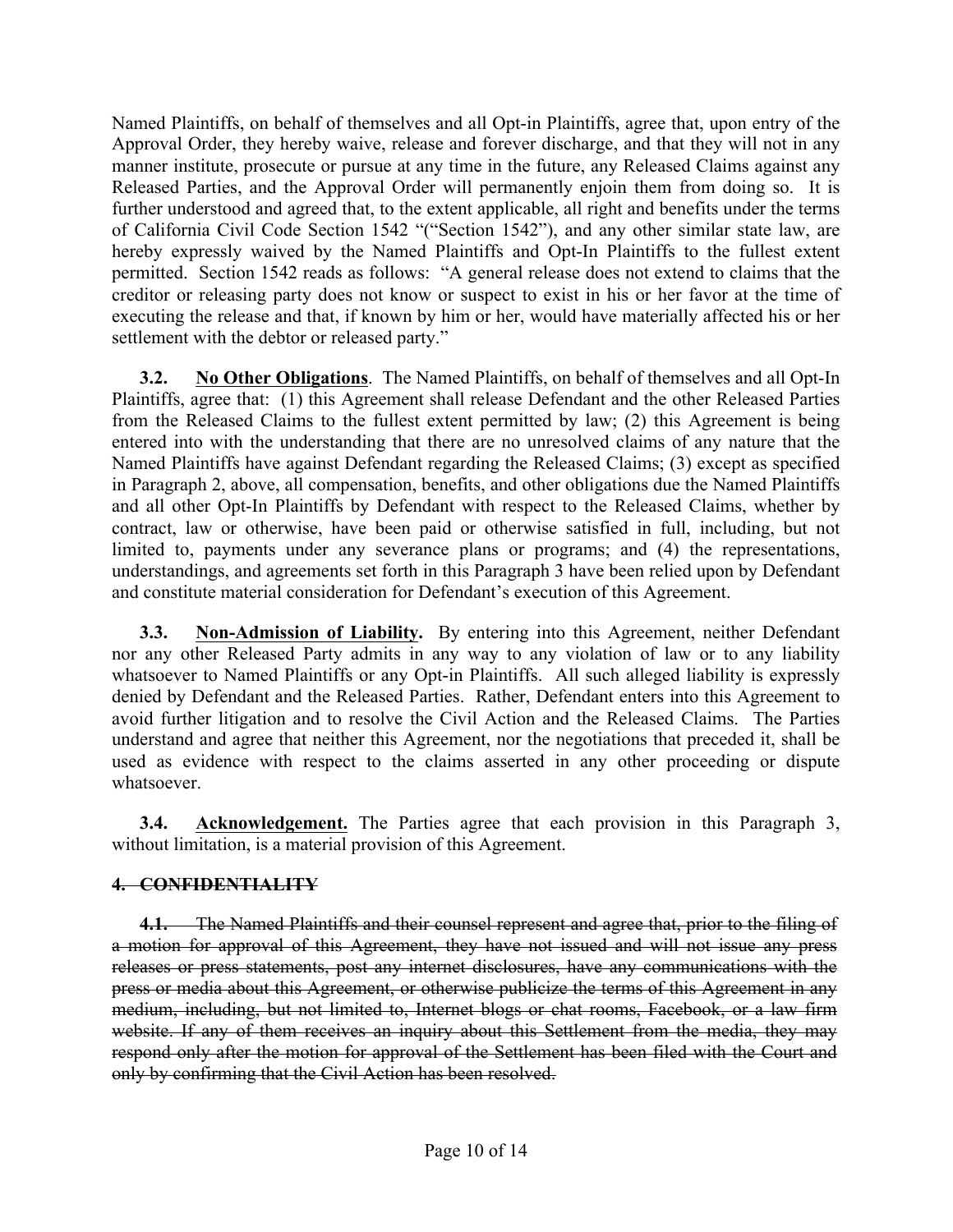**4.2.** Notwithstanding the foregoing, the Parties shall have the right to disclose the terms of this Agreement as may be required under federal or state tax and/or securities laws or under generally accepted accounting principles, and to the extent required in any legal proceedings.

**4.3.** And notwithstanding the foregoing, Named Plaintiffs understand and acknowledge that nothing in this Agreement prohibits or limits Named Plaintiffs or their counsel from initiating communications directly with, responding to any inquiry from, volunteering information to, or providing testimony before, the Securities and Exchange Commission, the Department of Justice, FINRA, any other self-regulatory organization or any other governmental, law enforcement, or regulatory authority, regarding this Agreement and its underlying facts and circumstances, or any reporting of, investigation into, or proceeding regarding suspected violations of law, and that the Named Plaintiffs are not required to advise or seek permission from Defendant before engaging in any such activity. The Named Plaintiffs recognize that, in connection with any such activity, they must inform such authority that the information they are providing is confidential. Despite the foregoing, the Named Plaintiffs are not permitted to reveal to any third-party, including any governmental, law enforcement, or regulatory authority, information the Named Plaintiffs came to learn during the alleged course of employment with Defendant that is protected from disclosure by any applicable privilege, including but not limited to the attorney-client privilege, attorney work-product doctrine and/or other applicable legal privileges. Defendant does not waive any applicable privileges or the right to continue to protect its privileged attorney-client information, attorney work-product, and other privileged information. Additionally, the Named Plaintiffs recognize that their ability to disclose information may be limited or prohibited by applicable law and the Defendant does not consent to disclosures that would violate applicable law. Such applicable laws include, without limitation, laws and regulations restricting disclosure of confidential supervisory information or disclosures subject to the Bank Secrecy Act (31 U.S.C. §§ 5311-5330), including information that would reveal the existence or contemplated filing of a suspicious activity report.

# **5. ADDITIONAL PROVISIONS**

**5.1. Binding Effect.** This Agreement shall inure to the benefit of the Parties and shall be binding upon each of the Parties and their assigns, successors, heirs, and representatives. The Named Plaintiffs and their undersigned counsel represent and warrant to Defendant and the other Released Parties that they are fully authorized by the Opt-In Plaintiffs to bind them to the Settlement as set forth in this Agreement and in the Approval Order.

**5.2. Arm's Length Transaction; Materiality Of Terms.** The Parties have negotiated the terms and conditions of this Agreement at arm's length, through mediated negotiations while represented by authorized legal counsel. No term of this Agreement shall be construed against any Party. All terms and conditions of this Agreement in the exact form set forth in this Agreement are material to this Agreement and have been relied upon by the Parties in entering into this Agreement.

**5.3. Fair, Adequate And Reasonable Settlement.** The Parties agree that this Agreement and the payments called for by it are fair, adequate and reasonable to all Parties, and to all Opt-In Plaintiffs, and that the payments specified in this Agreement and the other terms of this Agreement constitute a fair, adequate and reasonable settlement of the Released Claims. The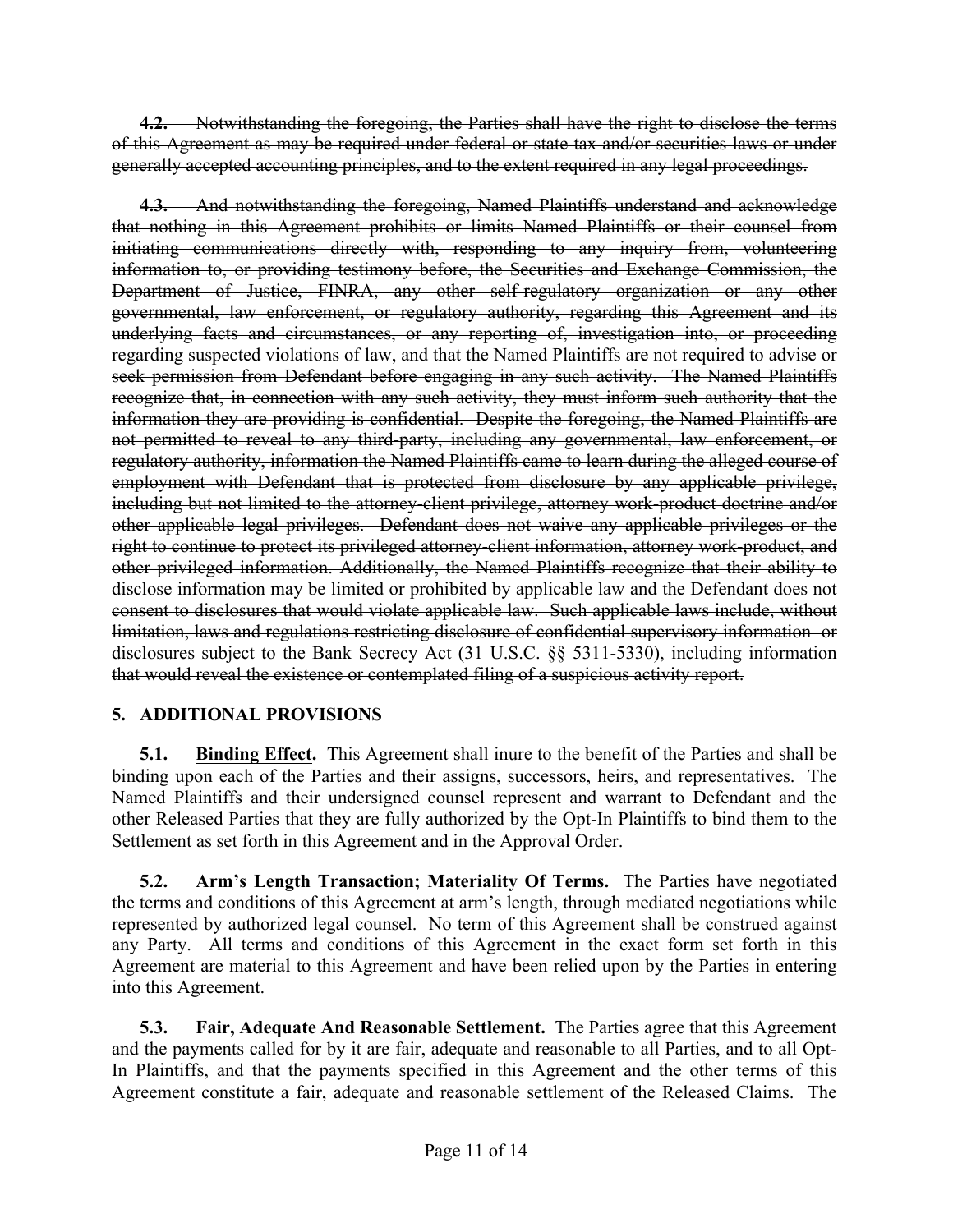Parties also agree that there was no undue influence, duress, overreaching, collusion or intimidation in reaching this Agreement, and that all Parties have sought and received the advice of competent counsel as to the meaning and effect of each of the terms of this Agreement before signing it.

**5.4. Captions.** The captions or headings of the Sections and Paragraphs of this Agreement have been inserted for convenience of reference only and shall have no effect upon the construction or interpretation of any part of this Agreement.

**5.5. Governing Law.** This Agreement shall in all respects be interpreted, enforced and governed by and under the laws of the United States, without regard to any choice of law principles, to create a full and complete settlement and release of the Released Claims.

**5.6. Amendment**. This Agreement may not be amended orally. Rather, it may only be amended by a writing executed by the Parties or their authorized representatives. Defendant's failure to enforce any provisions of this Agreement shall not constitute waiver of its rights under this Agreement.

**5.7. Effective Date.** This Agreement shall become effective following its execution by the Parties and their counsel, and following entry of the Approval Order by the Court.

**5.8. Attorneys' Fees And Costs.** Neither the Named Plaintiffs nor Defendant shall be considered a prevailing party in the Civil Action. Except as expressly provided in this Agreement, each Party shall bear its own attorneys' fees, expenses and costs, and each Party agrees that, unless otherwise specified in this Agreement, no Party shall seek from any other Party reimbursement for attorneys' fees, expenses and/or costs incurred in connection with the Civil Action or this Agreement.

**5.9. Assignments**. The Named Plaintiffs represent and warrant that they have not assigned or transferred to any person or entity any of their rights which are or could be covered by this Agreement, including, but not limited to, any covenant not to sue and the waivers and releases contained in this Agreement.

**5.10. Severability**. If any provision of this Agreement is determined by a court of competent jurisdiction to be unenforceable, when possible and consistent with the purpose of this Agreement, any such invalid provision may be reformed, and as reformed, it shall be enforced.

**5.11. Counterparts**. This Agreement may be executed in counterparts, each of which shall be deemed an original, but all of which shall constitute one and the same instrument. The Parties shall execute this Agreement only by hand. The executed signature pages may be delivered by the Parties by any reasonable means, including, without limitation, by U.S. mail, facsimile or electronic means.

**5.12. Entire Agreement.** The Parties represent that they are not relying upon any representation, understanding, undertaking, or agreement relating to the subject matter of this Agreement which is not set forth in this Agreement, and each Party expressly disclaims any reliance on any such representation, understanding, undertaking, or agreement. This Agreement constitutes the entire Agreement between the Parties. All prior and contemporaneous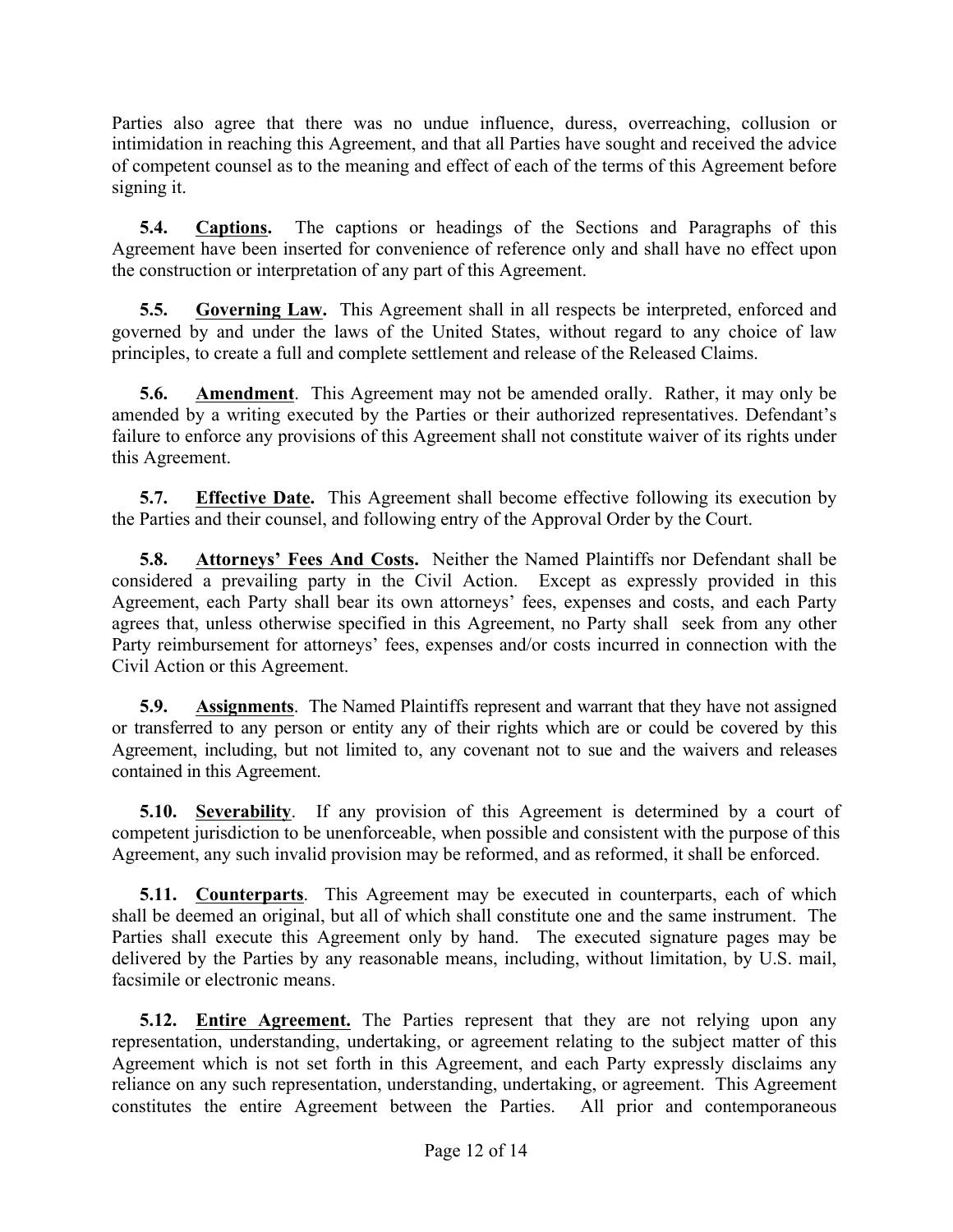negotiations and understandings between the Parties regarding the subject matter set forth in the Agreement shall be deemed merged into and superseded by this Agreement. Notwithstanding the foregoing, nothing in this Agreement shall negate or otherwise limit Named Plaintiffs' confidentiality, restrictive covenant, or other post-employment obligations to Defendant, if any.

IN WITNESS WHEREOF, the Parties hereto knowingly and voluntarily execute this Agreement as of the date(s) set forth below:

### **NAMED PLAINTIFFS AND PLAINTIFFS' COUNSEL:**

 $\frac{1}{2}$  ,  $\frac{1}{2}$  ,  $\frac{1}{2}$  ,  $\frac{1}{2}$  ,  $\frac{1}{2}$  ,  $\frac{1}{2}$  ,  $\frac{1}{2}$  ,  $\frac{1}{2}$  ,  $\frac{1}{2}$  ,  $\frac{1}{2}$  ,  $\frac{1}{2}$  ,  $\frac{1}{2}$  ,  $\frac{1}{2}$  ,  $\frac{1}{2}$  ,  $\frac{1}{2}$  ,  $\frac{1}{2}$  ,  $\frac{1}{2}$  ,  $\frac{1}{2}$  ,  $\frac{1$ Maureen Clark

Dated:**\_\_\_\_\_\_\_\_\_\_\_\_\_\_\_\_\_\_\_\_\_\_\_\_**

Sonya Alexander

Dated:**\_\_\_\_\_\_\_\_\_\_\_\_\_\_\_\_\_\_\_\_\_\_\_\_**

\_\_\_\_\_\_\_\_\_\_\_\_\_\_\_\_\_\_\_\_\_\_\_\_\_\_\_\_\_

Sommers Schwartz, PC

By:  $\frac{1}{\sqrt{2}}$ 

 Kevin J. Stoops Attorneys for Plaintiffs

Brown, LLC

 $\mathbf{By:}$ 

 Jason T. Brown Attorneys for Plaintiffs